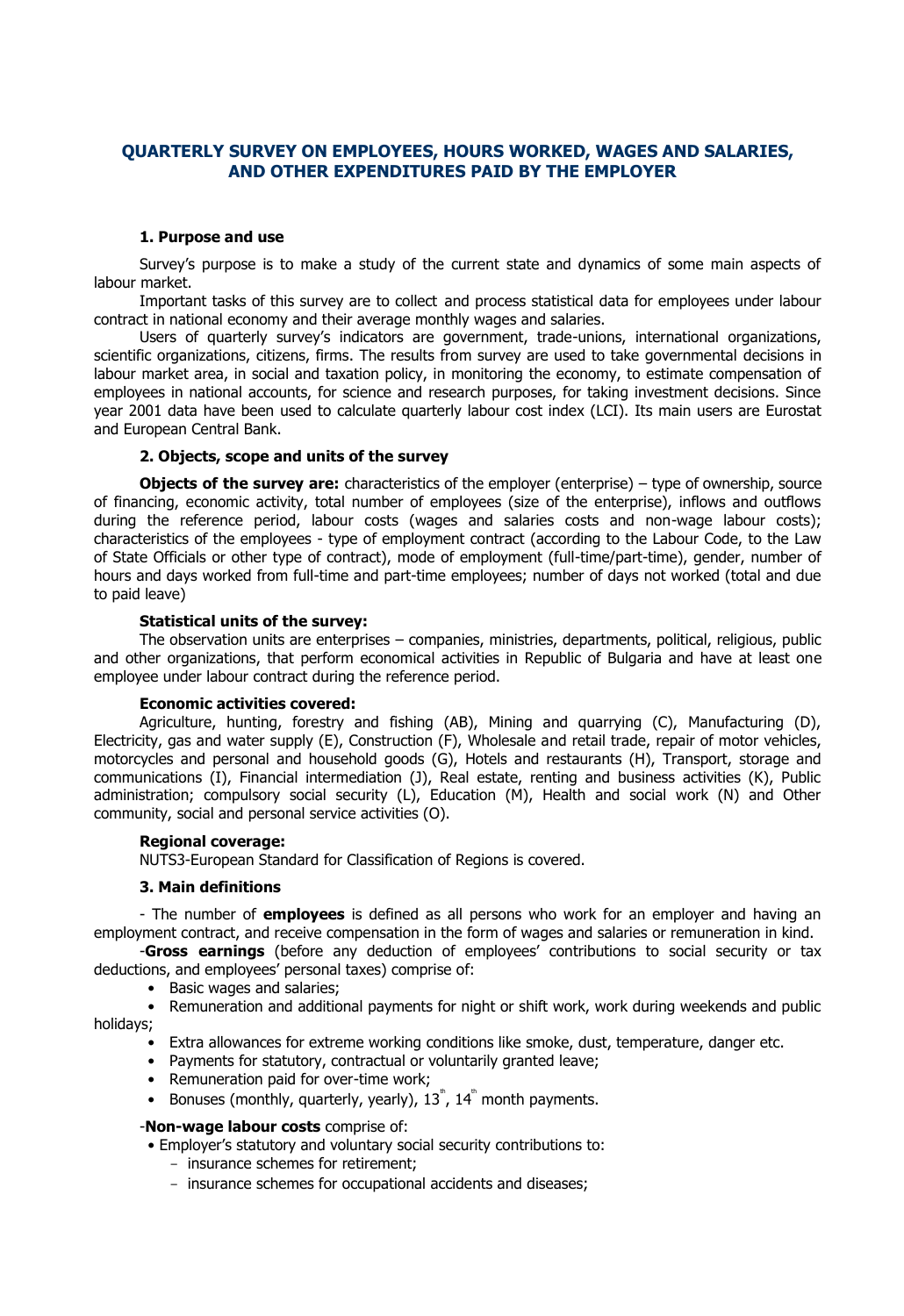- unemployment insurance schemes;
- insurance schemes for sickness, disability and maternity.
- Other social expenses (also includes those paid in kind) paid by the employer to the employees.

• Other compensations under the Labour Code or other legislative acts (for example: because of closing down of the enterprise, work stoppage for more than 15 work days, reduction of the volume of work; compensations for unused annual holidays at leaving the enterprise).

• Taxes paid by the employer on social expenses in favor of employees.

-**Hours worked**, are defined as hours actually worked. According to our national practice, they include:

- Hours actually worked during contractual normal working hours;
- Overtime hours worked in addition to basic working hours;

• Time, spent at the place of work on tasks such as preparing the workplace, repairs and maintenance, preparation and cleaning tools and machines, making out of receipts and reports;

• Time corresponding to short periods of rest – tea and coffee breaks.

This variable excludes hours paid but not actually worked, such as for annual leave, public holidays and sick leave.

Time spent at the place of work during which no work is done, for such reasons as accidents, breakdown of machinery, occasional lack of work, but for which payment is made, is considered as not worked. Meal breaks and time spent on travel between home and place of work are not included in hours worked.

**- Occupied post –** an occupied post is a post within the organization to which an employee has been assigned.

**- Job vacancy** – a job vacancy is defined as a newly created, unoccupied or about to become vacant post: 1) which the employer intends to fill either immediately or in the near future (3-months) and 2) for which the employer is taking active steps to find suitable candidate from outside the enterprise and is prepare to take more steps. Under the term "active steps" are included the following activities: announcing the post in Employment Agency, media (TV, newspapers, internet), direct contact with possible candidates and announcing a vacant post open to competition.

## **4. Classifications and nomenclatures**

• National Classification of Economic Activities 2003 - fully compliant with the European classification NACE Rev. 1.1.

• National Classification of Occupations and Duties - consistent with the International Standard Classification of Occupations ISCO-88 (COM)

• Classification of Territorial Units for Statistical Purposes - national version, in force since 2005, in compliance with the European classification NUTS 2003.

## **5. Periodicity**

The survey is conducted quarterly with figures for each month of the quarter.

Preliminary annual estimates of earning and wage rates, and number of employees are reported within 60 days after the end of the fourth quarter.

## **6. Sampling design and sampling size**

Up to 2007 the survey is carried out exhaustively for the public sector units and by a sample for the private sector units. Since first quarter of 2008 a sample from the public owned schools and kindergartens is drawn and they are no longer exhaustively covered in the survey.

The sample used for the survey is a stratified random sample without replacement. Stratification criteria used include:

- Economic activity (at the 2-digit level of NACE, rev.1.1)
- The number of employees in the enterprises:
	- to 49 employees;
	- 50 to 99 employees;
	- 100 and more employees.
- Regional breakdown (28 districts, NUTS3)

The sampling rates for the enterprises according to the number of employees are as follows: up to 49 employees - 5%, from 50 to 99 employees – 40% and 100 and more employees – 100% (census)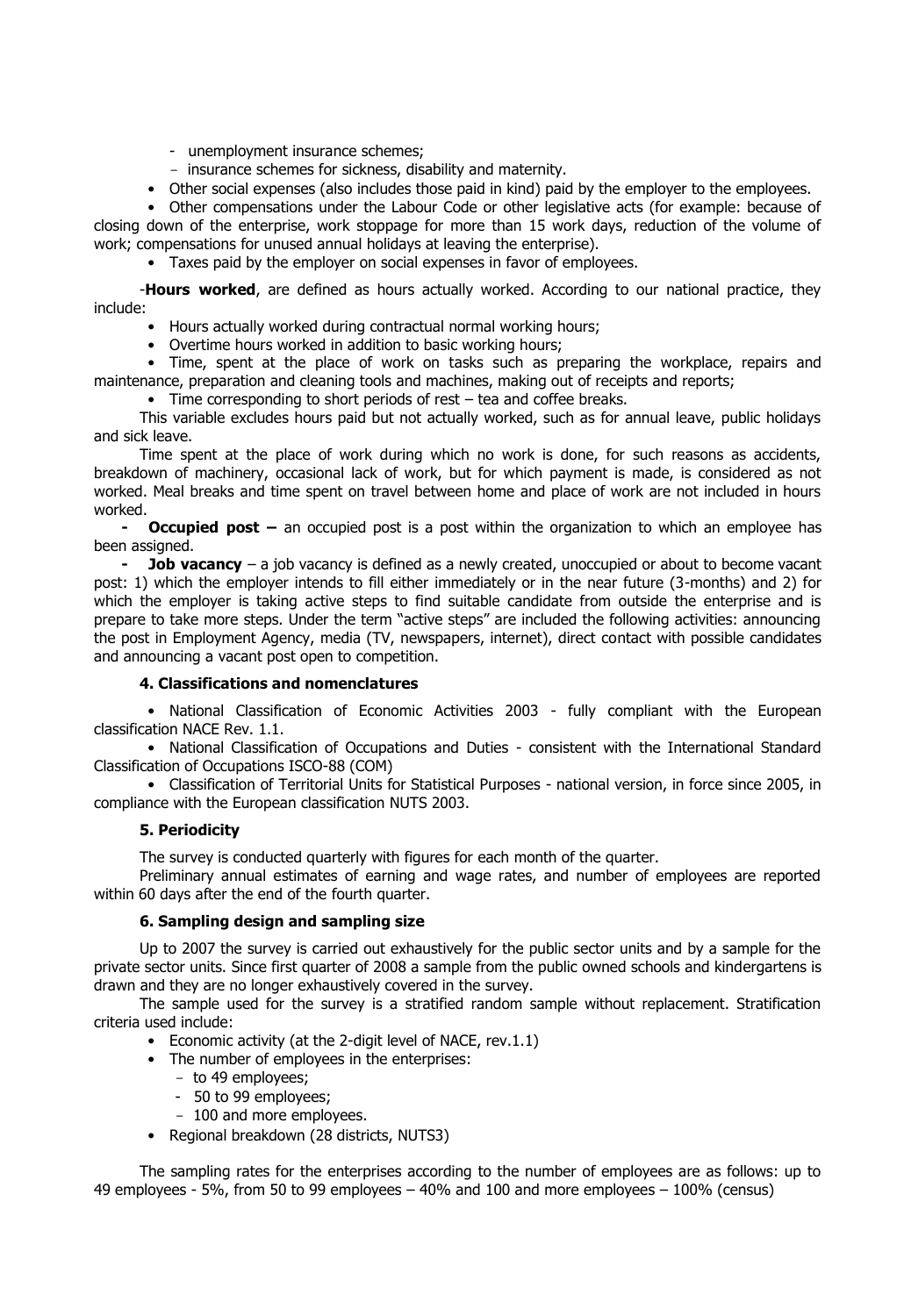The sampling size is fixed every quarter on the grounds of information from the Regional offices (about privatization, close down, acquisition, merger and restriction of enterprises).

The principle of compulsory participation in this survey is laid down in National program for statistical surveys.

## **7. Data collection and data sources**

The survey questionnaire is developed in paper and electronic format. The paper questionnaire together with a dispatch note about the purpose of the survey is send by post to each of the respondents. The electronic questionnaire is available for downloading on the official web page of NSI. Respondents' deadline to fill and return the forms is 15 days after the reference period.

Sources of information are: pay-roll sheets, presence and absence sheets, labour or non-labour contracts, management contracts, letters of appointment or discharge, applications for paid or unpaid leaves etc.

### **8. Work organization**

National Statistical Institute Head Office and its 28 Regional Statistical Offices are responsible for the organization of the survey.

The staff of the Head Office of NSI is responsible for:

- Development of the methodology, questionnaire deign and explanatory notes;
- Sampling design;
- PC programming for dataset and output tables;
- Answer to questions from respondents and Regional offices;
- National data validation;
- Preparation of release tables, publications and bulletins.

Regional offices carry out and organize the survey at regional level by:

- Establishing a contact with the respondents;
- Answer to questions from respondents;
- Data collection;
- Data entry and regional data validation;
- Back calls on respondents in case of missing or wrong data.

### **9. Main statistical indicators**

**The monthly average number of employees** under labour contract is an average value of the daily number of employees (sum of daily number of employees divided by the number of days from reference month). Part-time employees are converted into full-time equivalents.

**The annual average number of employees** (full-time units) under labour contract is an average value of the monthly average number of employees (sum of monthly average number of employees divided by twelve months).

**The average gross (monthly/annual) wage and salary** is the total amount of earnings accrued during the reference period divided by the average (monthly/annual) number of employees under labour contract excluding those on maternity leave.

**The job vacancy rate** measures the proportion of number of job vacancies and the total sum of number of occupied posts and number of vacancies.

**The number of occupied posts** is corresponding to the number of employees at the last day of the reference quarter without those absent from work for a period longer than 3 months (maternity leave, sick leave, unpaid leave).

### **10. Data revision**

Post-stratifications method is used for revising quarterly data with annual census data.

The population from which the survey sample for year t is drown contains all private sector enterprises that submitted annual balance sheets (incl. labour form) for year t-2 (the most recent available at the time of sampling) and the privatized enterprises during year (t-1). Due to the long period of time between the population from which the sample is made and the reference year two revisions of quarterly data are need to be done. The first revision is done when annual final data for year (t-1) are announced. Its aim is to update the population. The second one is imposed due to the impossibility to cover the newly established firms in time and it is done when annual final data for year (t) become available.